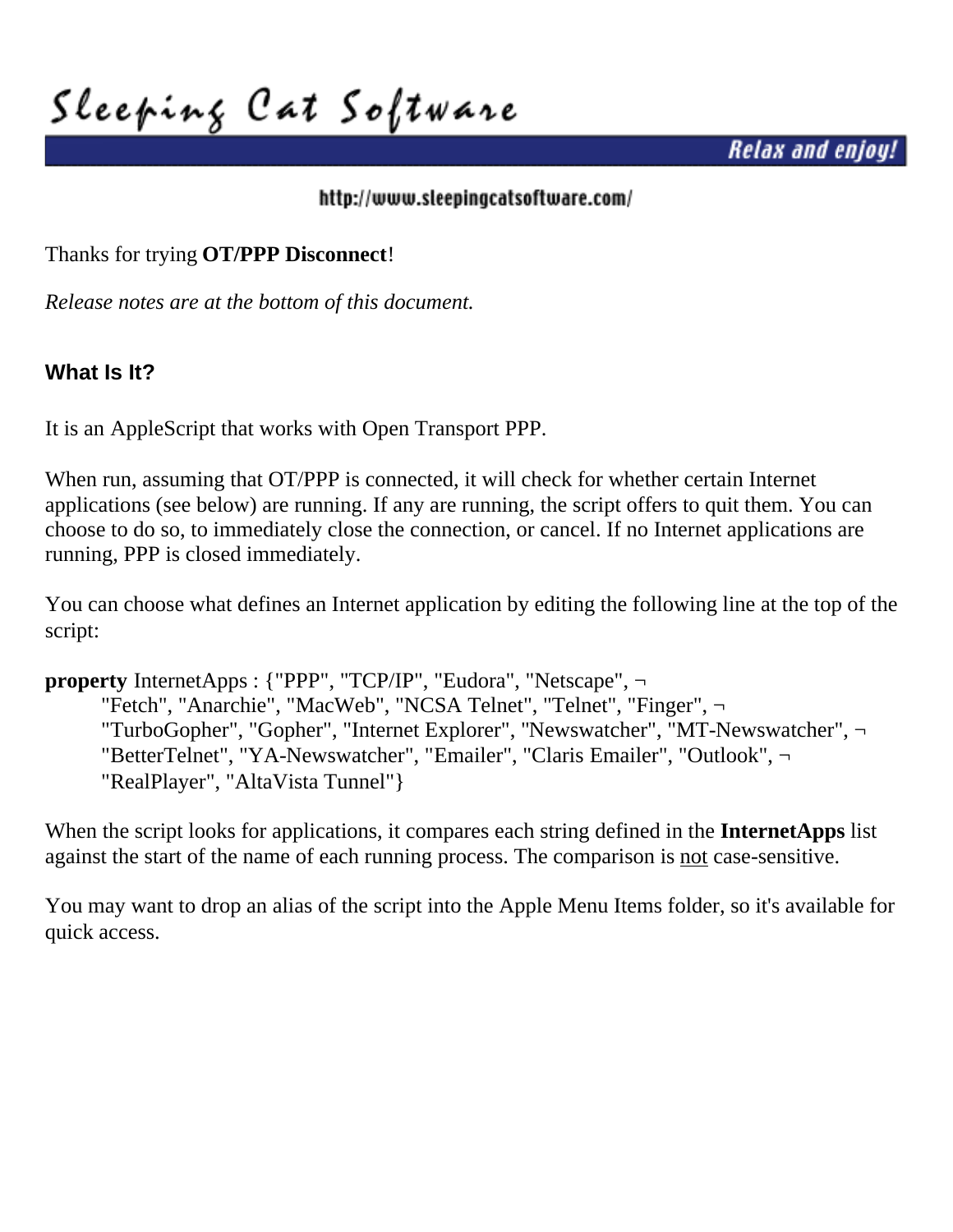# **What Do I Need?**

• AppleScript (System 7 or higher). See<http://www.applescript.apple.com/>for general AppleScript information.

• Open Transport PPP.

• An AppleScript script editor, if you wish to change the **InternetApps** list. Apple's editor, Script Editor, is distributed with AppleScript. Other editors are available; one source to check for these is Developer Depot at http://www.devdepot.com/.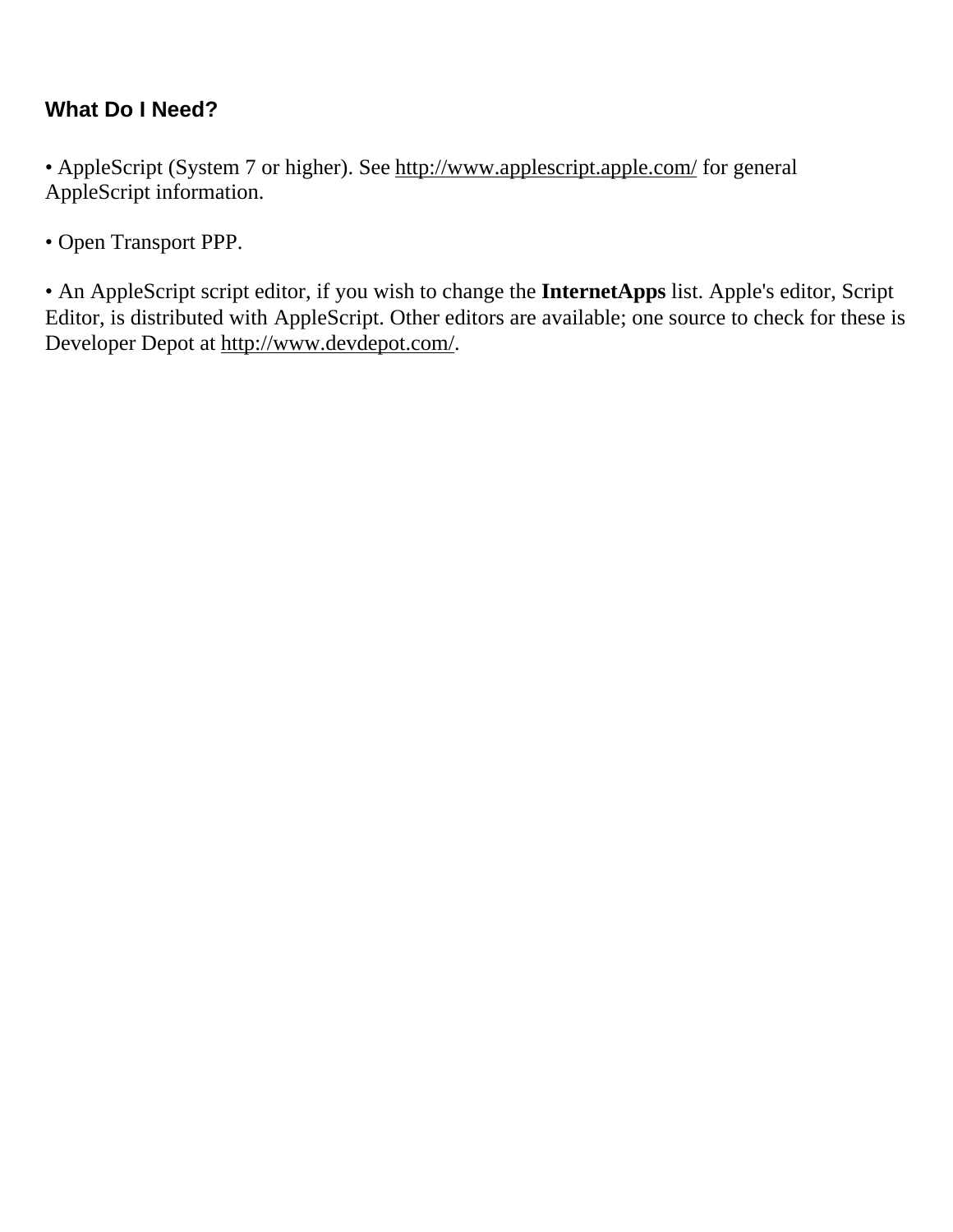# **Legal Stuff and License**

**OT/PPP Disconnect** is distributed as freeware, which simply means that no fee is due, and is Copyright © Richard Long 1997-2000. Your use is governed by the following license agreement. If you do not agree with it, you may not use the Software.

### **LICENSE AGREEMENT**

## Ownership

Use of this Software is licensed, and ownership of the Software remains with Sleeping Cat Software, which reserves all rights not expressly granted to you.

### Use and Distribution

You may freely use this program on any number of computers. You may not resell it for profit. You may not distribute it. If you represent a user group and would like to include this product in a shareware compilation, please contact Sleeping Cat Software for permission.

You may not reverse-engineer, modify, or create derivative works based on the Software or any part of it.

If you give this Software to anyone, the complete Software distribution package, including this documentation, must be included and unmodified.

### Termination

This License is effective until terminated. You may terminate this License at any time by destroying the Software and related documentation and all copies thereof in your possession. This License will terminate immediately without notice from Sleeping Cat Software if you fail to comply with any provision of this License. Upon termination you must destroy the Software and related documentation and all copies thereof in your possession.

### Release of Liability

While reasonable effort has been made to ensure this Software operates substantially as described, Sleeping Cat Software cannot guarantee proper operation in every possible configuration. The Software is provided **"as is."** You assume full responsibility for evaluating the Software and determining its suitability for use. In no event will Sleeping Cat Software be liable to you for any damages of any kind arising from the use of, or inability to use, this Software, even if Sleeping Cat Software has been advised of the possibility of such damages. Sleeping Cat Software's entire